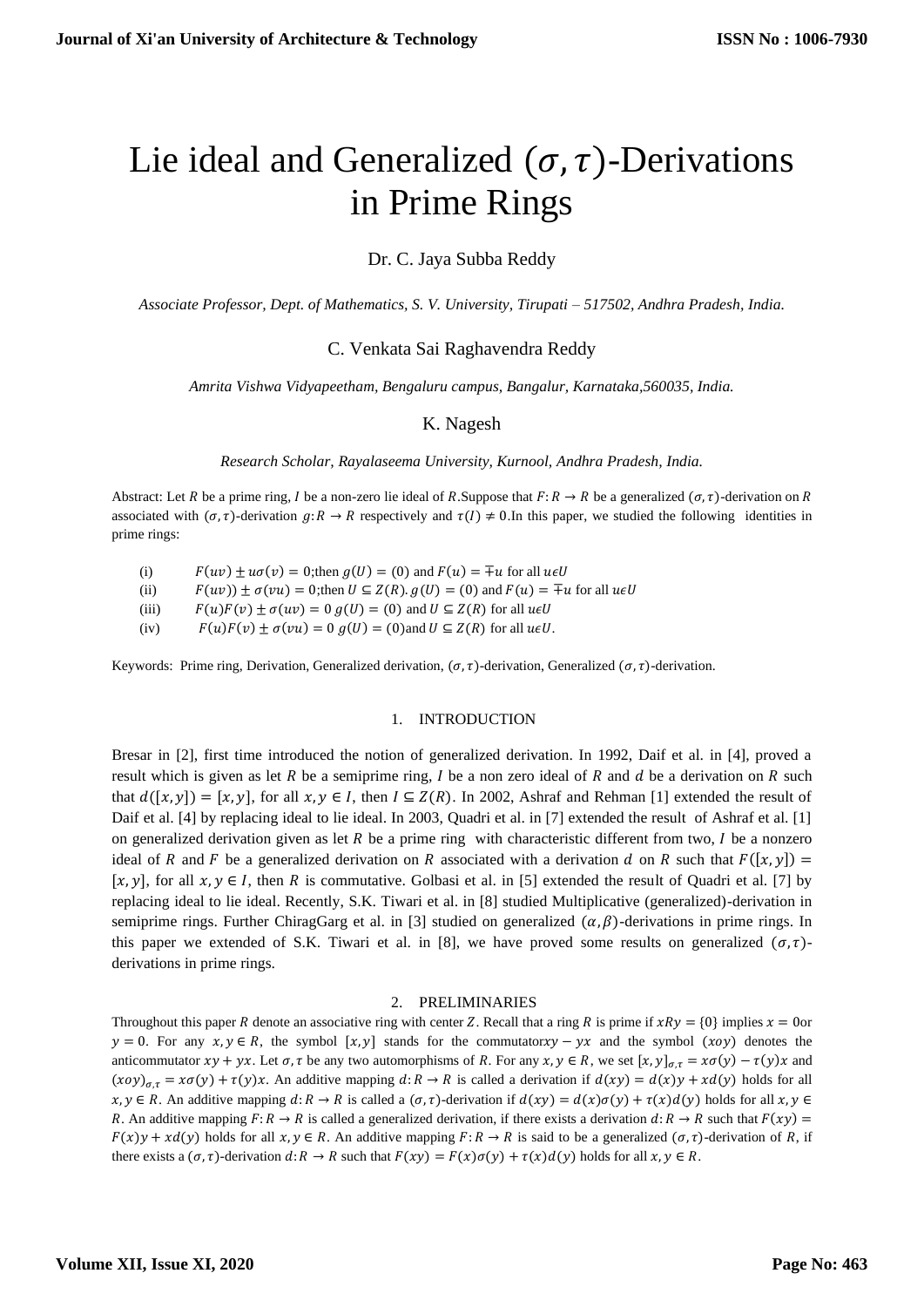Throughout this paper, we shall make use of the basic commutator identities:

 $[x, yz] = y[x, z] + [x, y]z,$ 

 $[xy, z] = [x, z]y + x[y, z],$ 

$$
(xo(yz)) = (xoy)z - y[x, z] = y(xoz) + [x, y]z,
$$

 $[x y, z]_{\sigma, \tau} = x [y, z]_{\sigma, \tau} + [x, \tau(z)] y = x [y, \sigma(z)] + [x, z]_{\sigma, \tau} y,$ 

 $[x, yz]_{\sigma,\tau} = \tau(y)[x, z]_{\sigma,\tau} + [x, y]_{\sigma,\tau}\sigma(z), (x\sigma(yz))_{\sigma,\tau} = (x\sigma y)_{\sigma,\tau}\sigma(z) - \tau(y)[x, z]_{\sigma,\tau} = \tau(y)(x\sigma z)_{\sigma,\tau} + [x, y]_{\sigma,\tau}\sigma(z),$ 

$$
(xy)oz)_{\sigma,\tau} = x(yoz)_{\sigma,\tau} - [x, \tau(z)]y = (xoz)_{\sigma,\tau}y + x[y, \sigma(z)].
$$
  
3. MAIN TEXT

**Lemma 1:** [Bergen et al. (1981), Lemma 3] Let  $R$  be a 2-torsion free prime ring and  $U$  be a Lie ideal of  $R$ . If  $U \nsubseteq Z(R)$ , then  $C_R(U) = Z(R)$ .

**Lemma 2:** [Bergen et al. (1981), Lemma 4] If  $U \not\subseteq Z(R)$  is a Lie ideal of a 2-torsion free prime ring Rand  $a, b \in R$  are such that  $a \cup b = (0)$ , then  $a = 0$  or  $b = 0$ .

**Lemma 3:** [Rehman (2002), Lemma 2.6] Let  $R$  be a 2-torsion free prime ring and  $U$  be a Lie ideal of  $R$ . If  $U$  is a commutative Lie ideal of R, then  $U \nsubseteq Z(R)$ .

**Theorem 1:** Let  $R$  be a 2-torsion free prime ring and  $U$  be a non zero square closed Lie ideal of  $R$ . If  $R$  admits a generalized  $(\sigma, \tau)$ -derivatiom  $F: R \to R$  associated with the  $(\sigma, \tau)$ -derivation the map  $g: R \to R$  such that  $F(uv) \pm u\sigma(v) = 0$ , for all  $u, v \in U$ , then  $g(U) = (o)$  and  $F(U) = \pm U$  for all  $u \in U$ .

Proof: Assume first that  $F(uv) - u\sigma(v) = 0$ , for all  $u, v \in U$  (1)

We replace  $v$  by2 $vw$  in (1), we get

$$
F(2uvw) - u\sigma(2vw) = 0
$$

$$
F(2uv)\sigma(w) + \tau(2uv)g(w) - u\sigma(2v)\sigma(w) = 0
$$

$$
2(F(uv) - u\sigma(v)\sigma(w) + \tau(uv)g(w)) = 0
$$

Since  $R$  is 2-torsion free prime ring, we get

$$
(F(uv) - u\sigma(v)\sigma(w) + \tau(uv)g(w)) = 0
$$

Using equation (1), in the above equation we get

$$
\tau(uv)g(w) = 0, \text{ for all } u, v, w \in U
$$
\n<sup>(2)</sup>

We replace u by  $[u, r]$ ,  $r \in R$  in equation(2), we get

$$
\tau([u,r]v)g(w)=0
$$

$$
\tau(urv - ruv)g(w) = 0
$$

Using equation (2), the above equation become

$$
\tau(urv)g(w) = 0
$$

$$
\tau(u)\tau(r)\tau(v)g(w) = 0
$$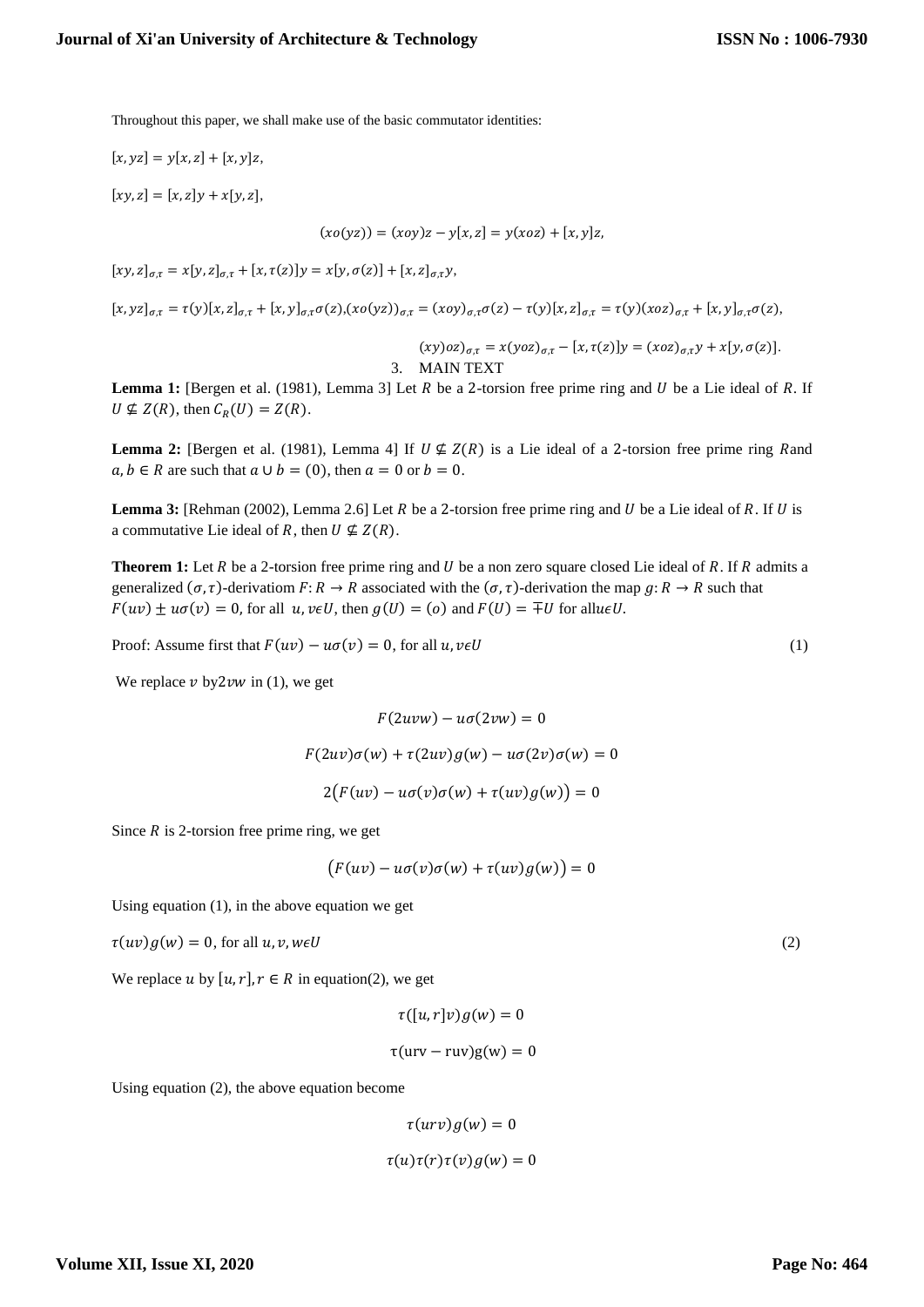$$
\tau(u)R\tau(v)g(w)=0
$$

Since  $R$  is prime ring and  $U$  is a non zero lie ideal of  $R$ , we get

$$
\tau(v)g(w) = 0, \text{for all } u, v \in U
$$
\n<sup>(3)</sup>

We replace  $v$  by  $[v, r]$ ,  $r \in R$  in equation(3), we get

$$
\tau([v,r])g(w) = 0
$$

$$
\tau(vr - rv)g(w) = 0
$$

$$
\tau(vr)g(w) - \tau(rv)g(w) = 0
$$

$$
\tau(v)\tau(r)g(w) - \tau(r)\tau(v)g(w) = 0
$$

Using equation (3), the above equation becomes

$$
\tau(v)\tau(r)g(w) = 0
$$

$$
\tau(v)Rg(w) = 0
$$

Since  $R$  is prime ring and  $U$  is non zero Lie ideal of  $R$ , we have

$$
g(U) = 0 \tag{4}
$$

 $F(uv) = F(u)\sigma(v) + \tau(u)g(v)$ 

From equation (4), we get

$$
F(uv) = F(u)\sigma(v)
$$
, for all  $u, v \in U$  (5)

Substitute equation  $(5)$  in equation  $(1)$ , we get

$$
F(u)\sigma(v)-u\sigma(v)=0
$$

 $(F(u) - u)\sigma(v) = 0$ , for all  $u, v \in U$  (6)

We replace  $v$  by  $[v, r]$ ,  $r \in R$  in equation (6), we get

$$
(F(u) - u)\sigma([v, r]) = 0
$$

$$
(F(u) - u)(\sigma(vr) - \sigma(rv)) = 0
$$

$$
(F(u) - u)\sigma(v)\sigma(r) - (F(u) - u)\sigma(r)\sigma(v) = 0
$$

Using equation (6) in the above equation, we get

$$
(F(u) - u)\sigma(r)\sigma(v) = 0
$$

 $(F(u) - u)R\sigma(v) = 0$ , for all  $u, v \in U$ 

Using prime ness of  $R$  we conclude that

 $F(u) = u$ , for all  $u \in U$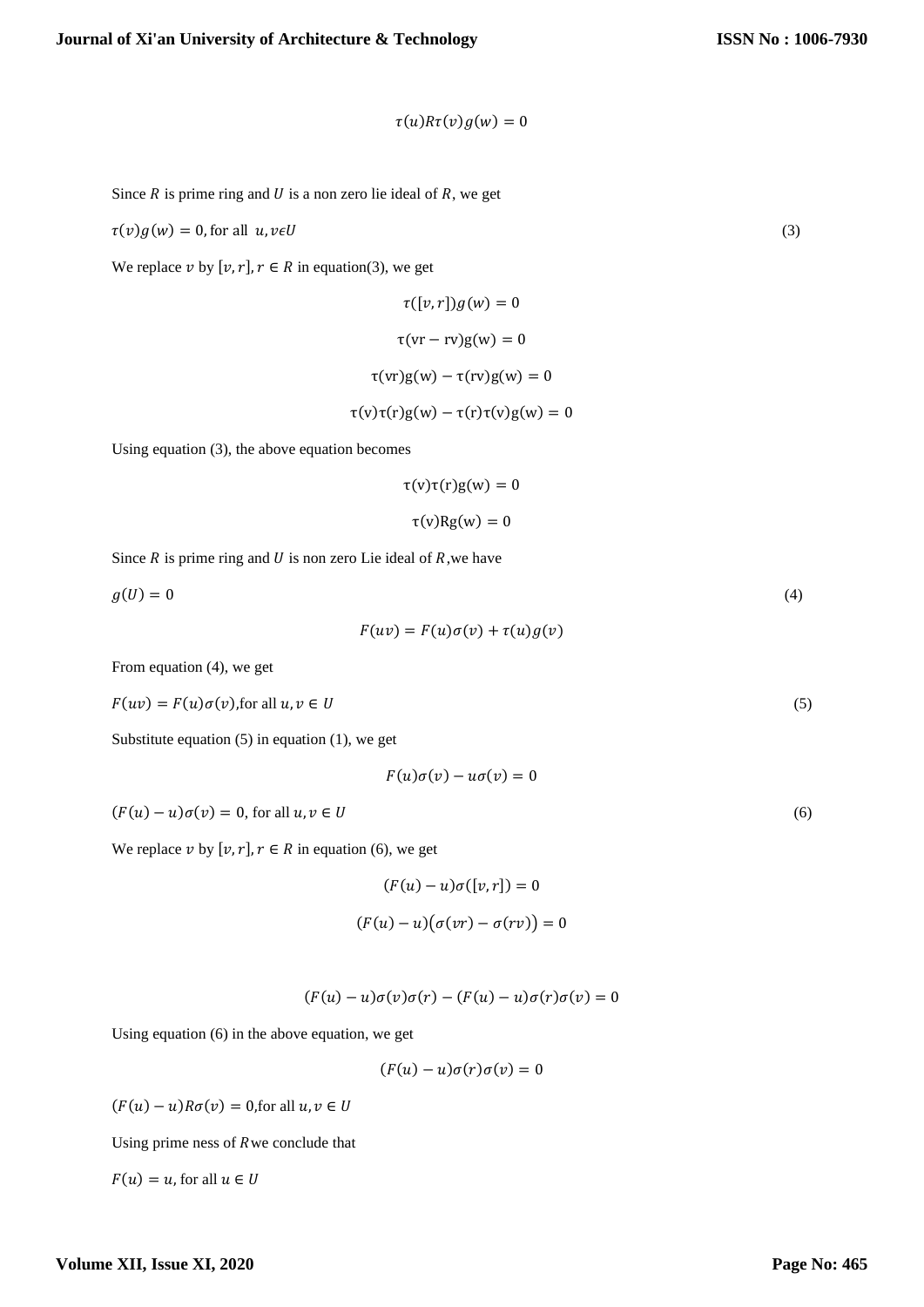In similar manner, we can prove the result for the cause  $F(uv) + u\sigma(v) = 0$ , for all  $u, v \in U$ .

There by the proof of the theorem is completed.

**Theorem2:** LetR be a 2-torsion free prime ring and  $U$  be a non zero square closed Lie ideal of  $R$ . If  $R$  admits a generalized  $(\sigma, \tau)$ - derivation $F: R \to R$  associated with the  $(\sigma, \tau)$ -derivation the map  $g: R \to R$  such that  $F(uv) \pm \sigma(vu) = 0$ , for all  $u, v \in U$ , then  $U \subseteq Z(R)$ ,  $g(U) = (o)$  and  $F(U) = \pm \sigma(U)$ , for all $u \in U$ .

**Proof:** suppose  $U \nsubseteq Z(R)$ 

By the assumption, we have

 $F(uv) - \sigma(uv) = 0$ , for all  $u, v \in U$  (7)

We replace  $v$  by  $2vw$  in (7), we get

 $F(2uvw) - \sigma(2uvw) = 0$ 

 $F(2uv)\sigma(w) + \tau(2uv)g(w) - \sigma(2uvw) = 0$ 

Using 2-torsion free in (7) and using (6), we get.

$$
\sigma(vu)\sigma(w) + \tau(uv)g(w) - \sigma(uvw) = 0
$$
  

$$
\sigma(vuw - vwu) + \tau(uv)g(w) = 0
$$

$$
\sigma(v)\sigma[u, w] + \tau(uv)g(w) = 0, \text{ for all } u, v, w \in U
$$
\n
$$
(8)
$$

We replace w by  $u$  in (8), we get

$$
\tau(uv)g(u) = 0 \text{,for all } u, v \in U
$$
\n<sup>(9)</sup>

We replace  $v$  by  $rv$  in equation (9), we get

$$
\tau(urv)g(u) = 0
$$

$$
\tau(u)\tau(r)\tau(v)g(u) = 0
$$

$$
\tau(u)R\tau(v)g(u) = 0
$$

 $R$  is prime ring and  $U$  is non zero lie ideal of  $R$ 

$$
\tau(v)g(u) = 0, \text{ for all } u, v \in U
$$
\n<sup>(10)</sup>

Again we replace vby  $vr, r \in R$  in equation (10), we get

$$
\tau (vr)g(u) = 0
$$

$$
\tau (v)\tau (r)g(u) = 0
$$

$$
\tau (v)Rg(u) = 0
$$

Since  $R$  is prime and  $U$  is non zero lie ideal of  $R$ 

$$
g(U) = 0, \text{ for all } u \in U
$$
\n<sup>(11)</sup>

We replace  $w$  by  $v$  and using equation (11) in equation (8), we get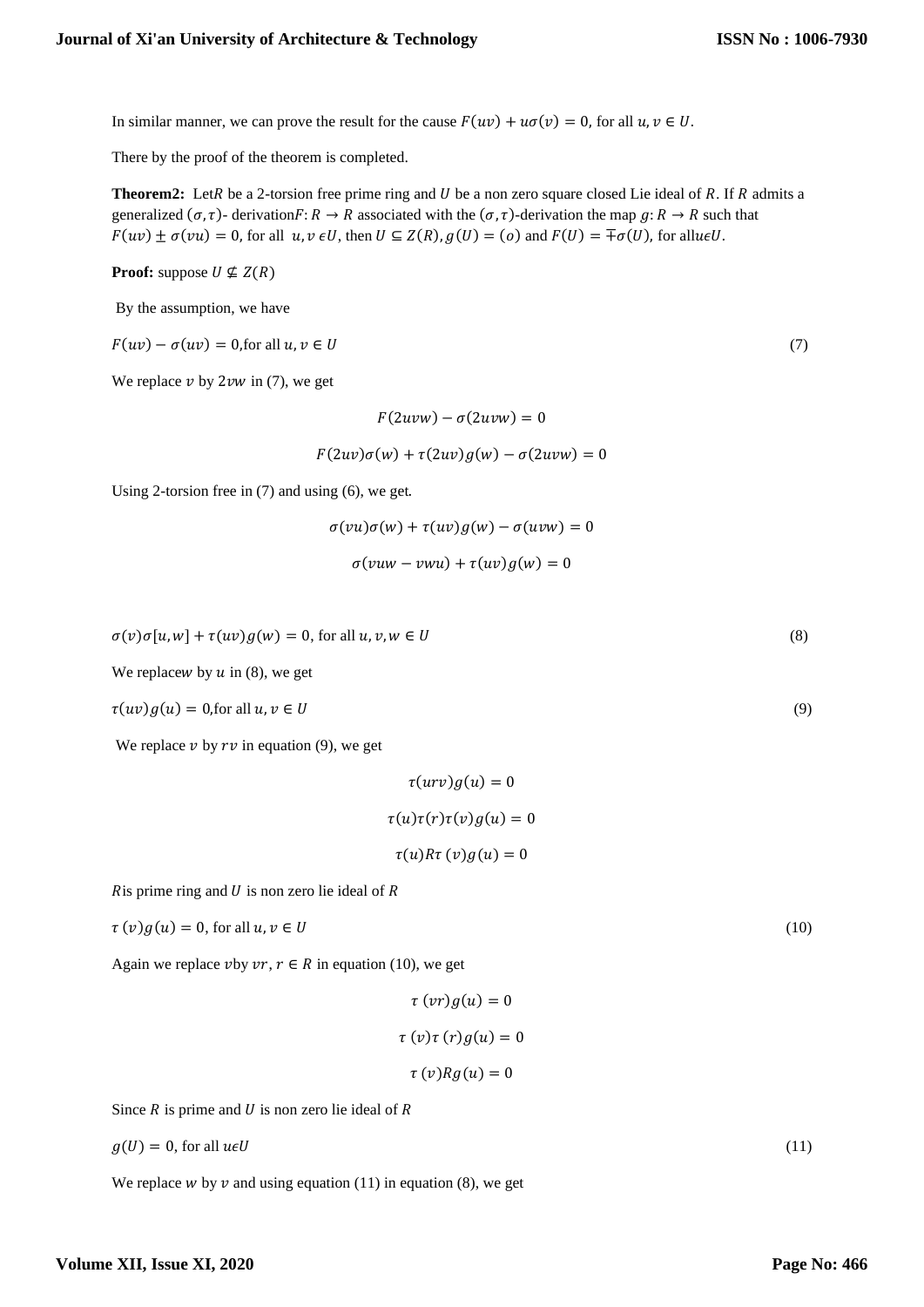$\sigma(v)\sigma[u, v] = 0$ , for all  $u, v \in U$  (12)

We replace  $u$  by 2wu in equation (12), we get

 $\sigma(v)\sigma[2wu, v] = 0$  $\sigma(v[2wu, v]) = 0$ 

Using 2-torsaion free ness in above equation

$$
\sigma(v[wu, v]) = 0
$$

$$
\sigma(vw[u, v] + v[w, v]u) = 0
$$

$$
\sigma(vw)\sigma([u,v]+\sigma(v)\sigma([w,v])\sigma(u)=0
$$

Using (12), the above equation becomes

$$
\sigma(v)\sigma(w)\sigma([u,v]=0
$$

$$
\sigma(v)R\sigma[u,v]=0
$$

Since  $R$  is prime ring and  $U$  is non zero lie ideal of  $R$ , we get

 $\sigma[u, v] = 0$ , since  $\sigma$  is an automorphism

$$
[u,v]=0
$$

Using lemma 3,we get  $U \subseteq Z(R)$ , a contradiction

Therefore, we must have  $U \subseteq Z(R)$ 

 $F(uv) = F(u)\sigma(v) + \tau(u)g(v) = F(u)\sigma(v)$ 

Given that  $F(uv) - \sigma(vu) = 0$ 

$$
F(u)\sigma(v) - \sigma(uv) = 0
$$

$$
(F(u) - \sigma(u))\sigma(v) = 0
$$

We replace  $\nu$  by  $rv$  in the above equation, we get

$$
(F(u) - \sigma(u))\sigma(rv) = 0
$$

$$
(F(u) - \sigma(u))\sigma(r)\sigma(v) = 0
$$

 $(F(u) - \sigma(u))R\sigma(v) = 0$ . Since R is primering and  $\sigma$  is an automorphism

 $F(u) = \sigma(u)$  in the similar manner, we can prove our conclusions when  $F(uv) + \sigma(vu) = 0$ , for all  $u, v \in U$ , there by the proof of the theorem is completed.

**Theorem 3:** Let  $R$  be a 2-torsion free prime ring and  $U$  be a non zero square closed Lie ideal of  $R$ . If  $R$  admits a generalized  $(\sigma, \tau)$ -derivatiom $F: R \to R$  associated with the  $(\sigma, \tau)$ -derivation the map  $g: R \to R$  such that  $F(u)F(v) \pm \sigma(uv) = 0$ , for all  $u, v \in U$ , then  $g(U) = (0)$  and  $U \subseteq Z(R)$ , and  $[F(u), \sigma(u)] = 0$ , for all  $u \in U$ .

**Proof:** $F(u)F(v) - \sigma(uv) = 0$ , for all  $u, v \in U$  (13)

We replace  $v$  by 2 $vw$  in equation (13), we get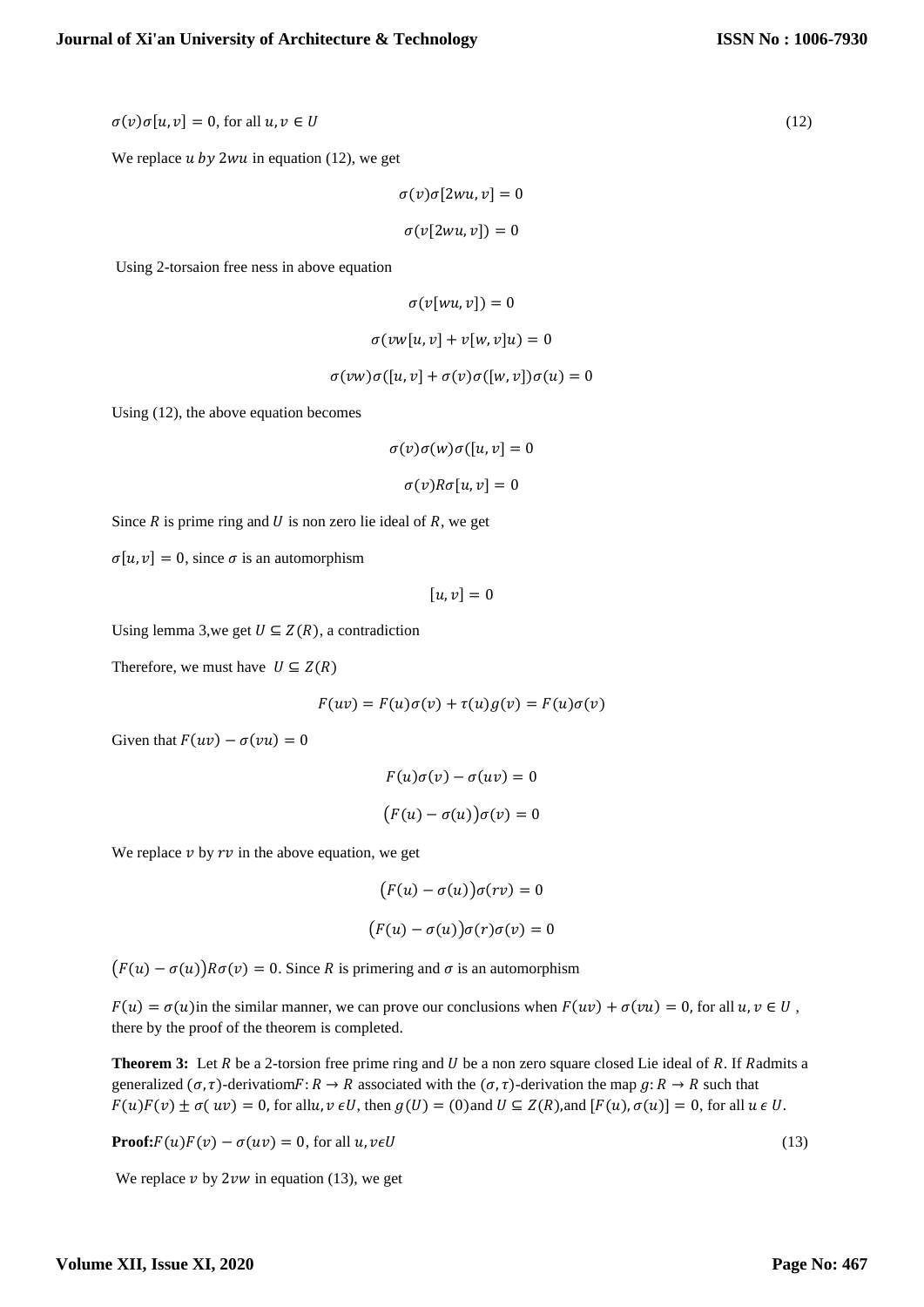$$
F(u)F(2vw) - \sigma(2uvw) = 0
$$

$$
F(u)F(2v)\sigma(w) - \sigma(2uvw) + 2F(u)\tau(v)g(w) = 0, \text{ for all } u, v, w \in U
$$

Using 2-torsion freeness the above equation becomes

$$
(F(u)F(v) - \sigma(uv))\sigma(w) + F(u)\tau(v)g(w) = 0
$$

Using (13) in the above equation becomes

$$
F(u)\tau(v)g(w) = 0, \text{ for all } u, v, w \in U
$$
\n
$$
(14)
$$

Left multiply equation (14) by  $F(t)$ , we get

$$
F(t)F(u)\tau\{v\}g(w) = 0, \text{for all } u, v, w \in U
$$
\n
$$
(15)
$$

Using  $(13)$  in  $(15)$ , we get

 $\sigma(tu)\tau(v)g(w) = 0$ , for all  $u, v, w \in U$  (16)

We replace t by  $[t, r]$ ,  $r \in R$  in the equation (16), we get

$$
\sigma([t, r]u)\tau(v)g(w) = 0
$$

$$
(\sigma(tru) - \sigma(rtu))\tau(v)g(w) = 0
$$

$$
(\sigma (tru) - \sigma (rtu))\tau (v)g(w) =
$$

Using (16), the above equation becomes

$$
\sigma(t)\sigma(r)\sigma(u)\tau(v)g(w)=0
$$

$$
\sigma(t)R\sigma(u)\tau(v)g(w)=0
$$

Since  $R$  is prime ring and  $U$  is a non zero lie ideal of  $R$  we find that

$$
\sigma(u)\tau(v)g(w) = 0 \text{, for all } u, v, w \in U
$$
\n
$$
(17)
$$

Following the same technique twice we finally we get

$$
g(U) = (0), \text{for all } u, v, \in U
$$
\n<sup>(18)</sup>

Now  $F(uv) = F(u)\sigma(v) + \tau(u)g(v)$ 

Using (18), in the above equation, we get

$$
F(uv) = F(u)\sigma(v), \text{ for all } u, v \in U
$$
\n<sup>(19)</sup>

We replace  $u$  by  $2uv$  in (13), we get

$$
F(u2v)F(v) - \sigma(2uv^2) = 0
$$

$$
F(u)\sigma(2v)F(v) - \sigma(2uv^2) = 0
$$

Since  $R$  is 2-torsion free ring, we obtain

$$
F(u)\sigma(v)F(v) - \sigma(uv^2) = 0, \text{ for all } u, v \in U
$$
\n
$$
(20)
$$

Right multiply by  $\sigma(v)$  to equation (13), we get

$$
F(u)F(v)\sigma(v) - \sigma(uv^2) = 0, \text{ for all } u, v \in U
$$
\n(21)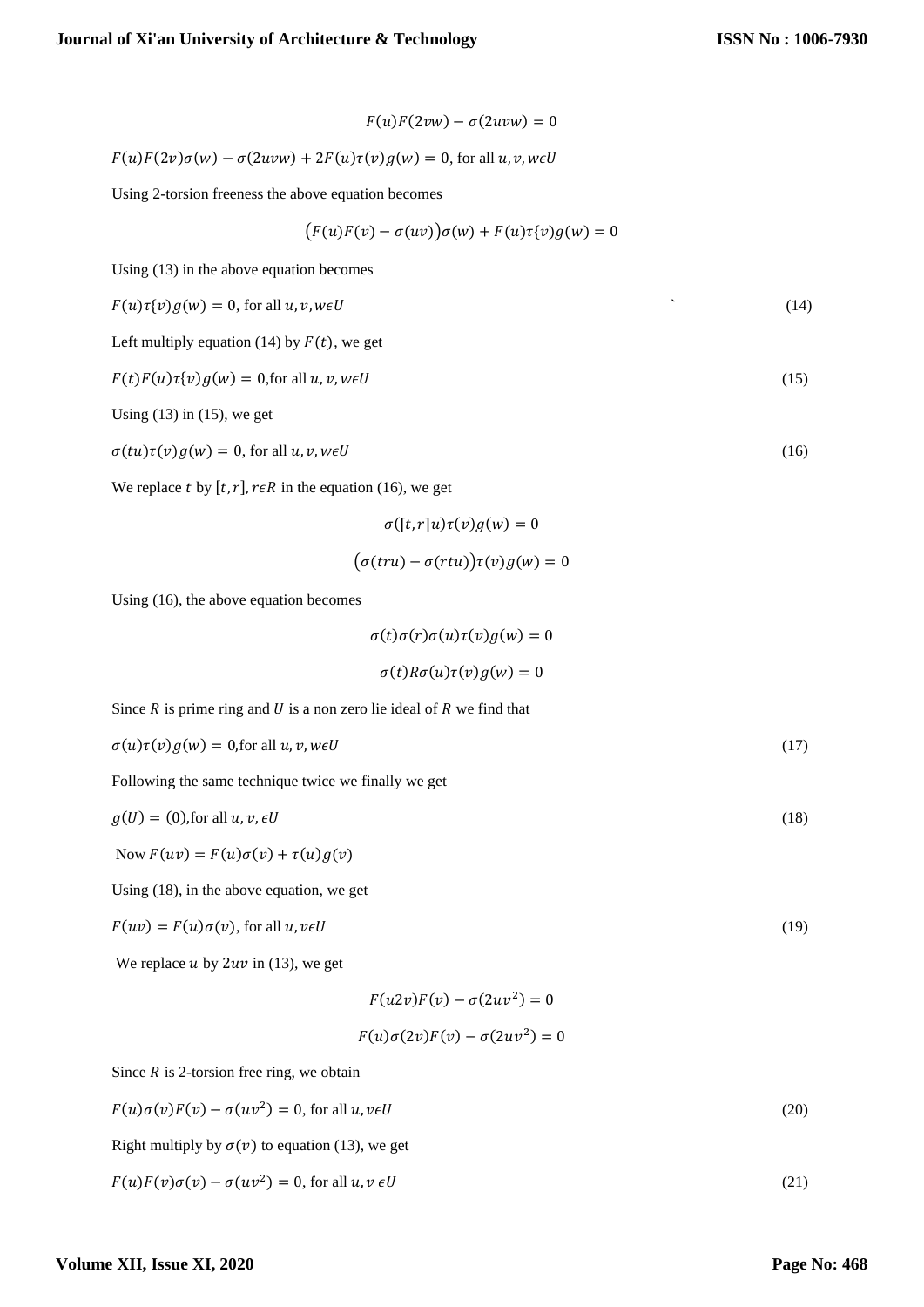Subtracting equation (20) with equation (21), we get

$$
F(u[F(v), \sigma(v)] = 0, \text{ for all } u, v \in U
$$
\n
$$
(22)
$$

Using  $u$  by 2uw and using (19), we get

$$
F(u2w[F(v),\sigma(v)]=0
$$

 $2F(u)\sigma(w)[F(v), \sigma(v)] = 0$ 

Using 2-torsion free ringof *, we have* 

 $F(u)\sigma(w)[F(u), \sigma(v)] = 0$ 

It follows that  $[F(u), \sigma(u) \cup [F(u), \sigma(u)]] = 0$ 

Lemma 2 gives  $[F(u), \sigma(u)] = 0$ 

And the same condition is obtain if  $U \subseteq Z(R)$ 

In similar manner we can prove the same conclusion holds for  $F(u)F(v) + \sigma(uv) = 0$ , for all $u, v \in U$ .

**Theorem 4:** Let  $R$  be a 2-torsion free prime ring and  $U$  be a non zero square closed Lie ideal of  $R$ . If  $R$  admits a generalized  $(\sigma, \tau)$ -derivatiom  $F: R \to R$  associated with the  $(\sigma, \tau)$ -derivation the map  $g: R \to R$  such that  $F(u)F(v) \pm \sigma(v \ u) = 0$ , for all  $u, v \in U$ , then  $U \subseteq Z(R)$ , and  $g(U) = (0)$ , for all  $u \in U$ .

**Proof:** suppose on contrary  $U \nsubseteq Z(R)$ 

We assume that

 $F(u)F(v) - \sigma(uv) = 0$ , for all  $u, v \in U$  (23)

We replace  $\nu$  by 2 $\nu$ u in equation (23), we get

 $F(u)F(2vu) - \sigma(2vu^2) = 0$ 

$$
F(u)F(2v)\sigma(u) - 2\sigma(vu^2) + 2F(u)\tau(v)g(u) = 0
$$

 $(F(u)F(2v) - \sigma(2vw))\sigma(u) + 2F(u)\tau(v)g(u) = 0$ , for all  $u, v, w \in U$  (24)

Using  $(23)$  in  $(24)$ , we get

$$
2F(u)\tau(v)g(u)=0
$$

Using 2-torsion free ring,we get

 $F(u)\tau(v)g(u) = 0$ , for all  $u, v, w \in U$  (25)

Left multiplicative equation (25) by  $F(w)$  and using

 $F(w)F(u)\tau(v)g(u) = 0$  $\sigma(uw)\tau(v)g(u) = 0$  $\sigma(u)\sigma(w)\tau(v)g(u) = 0$  $\sigma(u)\sigma(w)\tau(v)g(u) = 0$ 

 $\sigma(u)U(v)g(u) = 0$